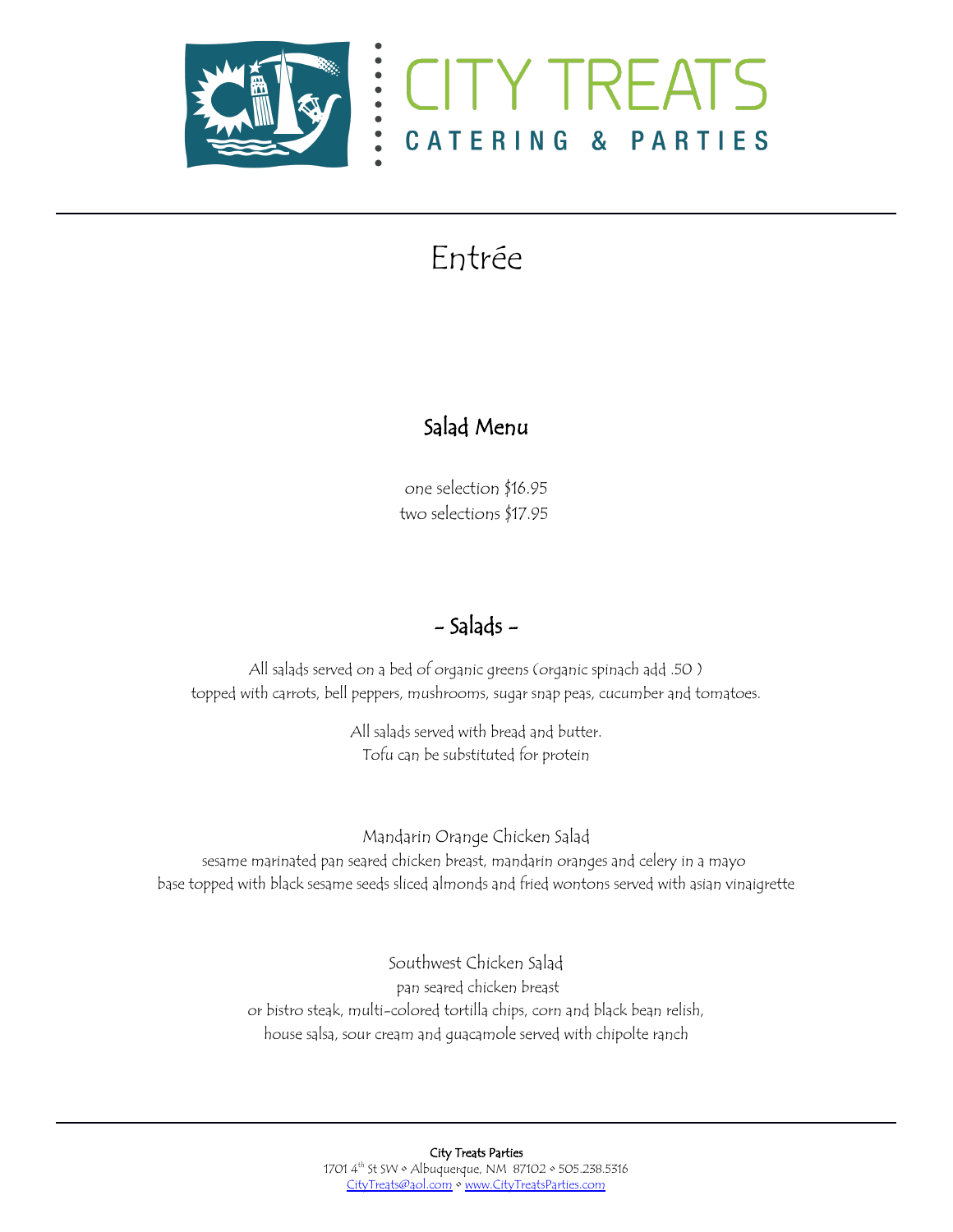Caprese Chicken Salad pan seared chicken breast, fresh mozzarella, roma tomatoes and fresh basil served with balsamic vinaigrette

Curry Chicken Salad pan seared chicken breast, grapes, celery and strawberries in a curry mayo base your choice of spicy red curry or yellow curry

Greek Chicken Salad pan seared chicken breast, kalamata olives, artichoke hearts, feta cheese and peperoncini served with lemon oregano vinaigrette

Nicoise Salad tuna, kalamata olives, new potatoes, french green beans and hardboiled egg served with balsamic vinaigrette substitute ahi tuna for \$2.00 more

Anti-Pasto Salad

medium bistro steak or chicken, peperoncini, roasted red bell pepper, fresh mozzarella, artichoke hearts and kalamata olives served with balsamic vinaigrette